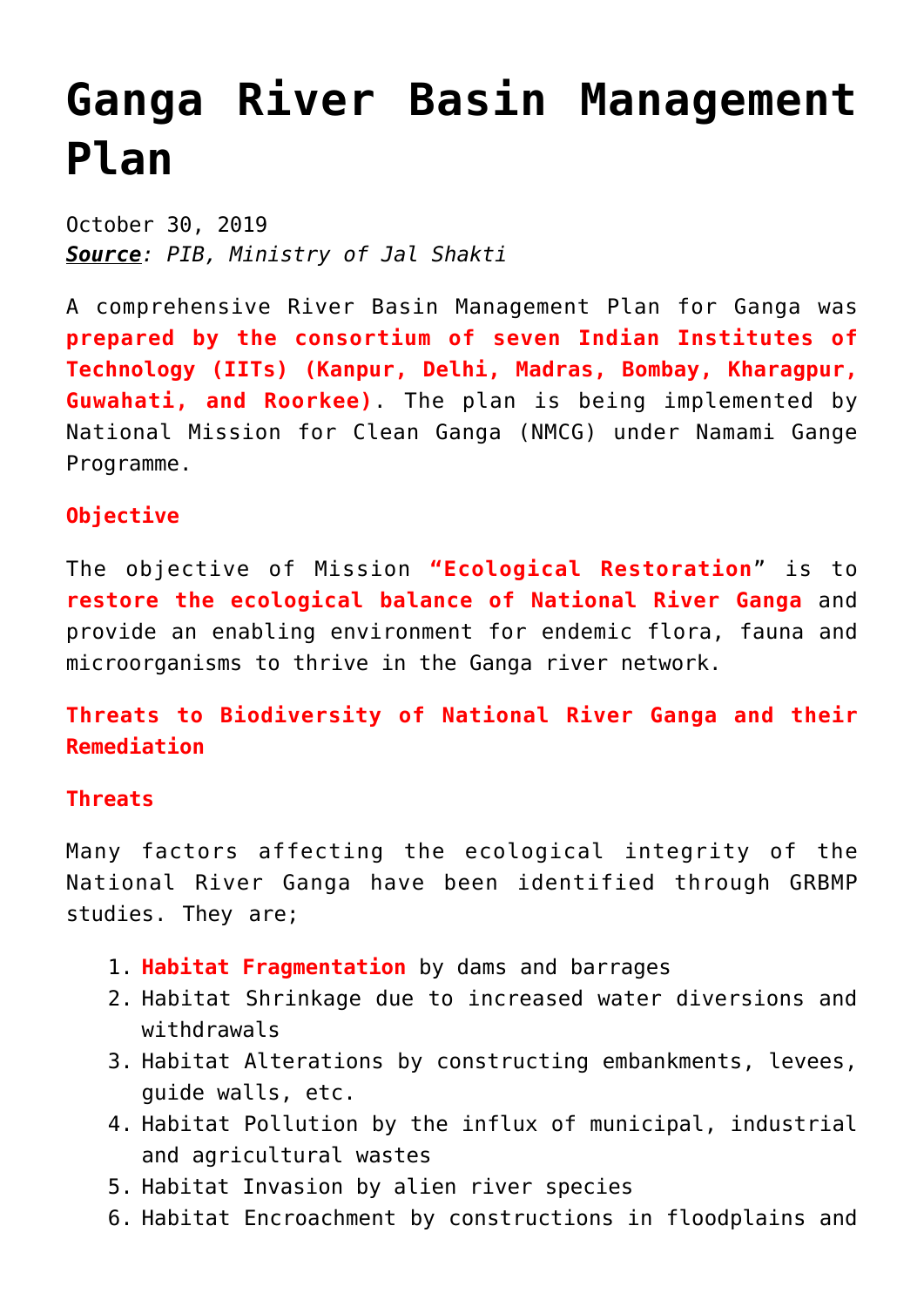river bed farming

- 7. Habitat Disturbances by plying of noisy vessels, dredging, etc.; and
- 8. Habitat Malnutrition by the trapping of nutrient-rich sediments behind dams

## **Recommended Actions/measures**

Based on the above threat assessment, the following essential actions are envisaged to restore the ecological balance of National River Ganga:

- **Restoration of longitudinal connectivity** along with **maintenance of environmental flows** and sediments throughout the Ganga river network.
- Maintenance of lateral and vertical connectivity across rivers and floodplains is also needed to provide breeding sites of fish and other aquatic/ amphibious animals as well as the periodic exchange of river biota with floodplain wetlands.
- Restoration of unpolluted flow in the river by appropriate measures to **control anthropogenic pollution** as envisaged under Mission Nirmal Dhara.
- **Restrictions on anthropogenic alterations of river morphology by gravel and sand mining** as well as by river bed and river bank modifications by structural measures.
- **Elimination of alien invasive species from the Ganga river network** and establishing norms to prevent future introductions of exotic species.
- Control of habitat encroachment by humans for riverbed farming, riparian activities and permanent constructions in floodplains.
- Restrictions on anthropogenic disturbances of river habitat by frequent plying of vessels, dredging of the river bed, etc.
- **Control of overfishing and fishing during spawning seasons,** ban on commercial fishing, and protection of